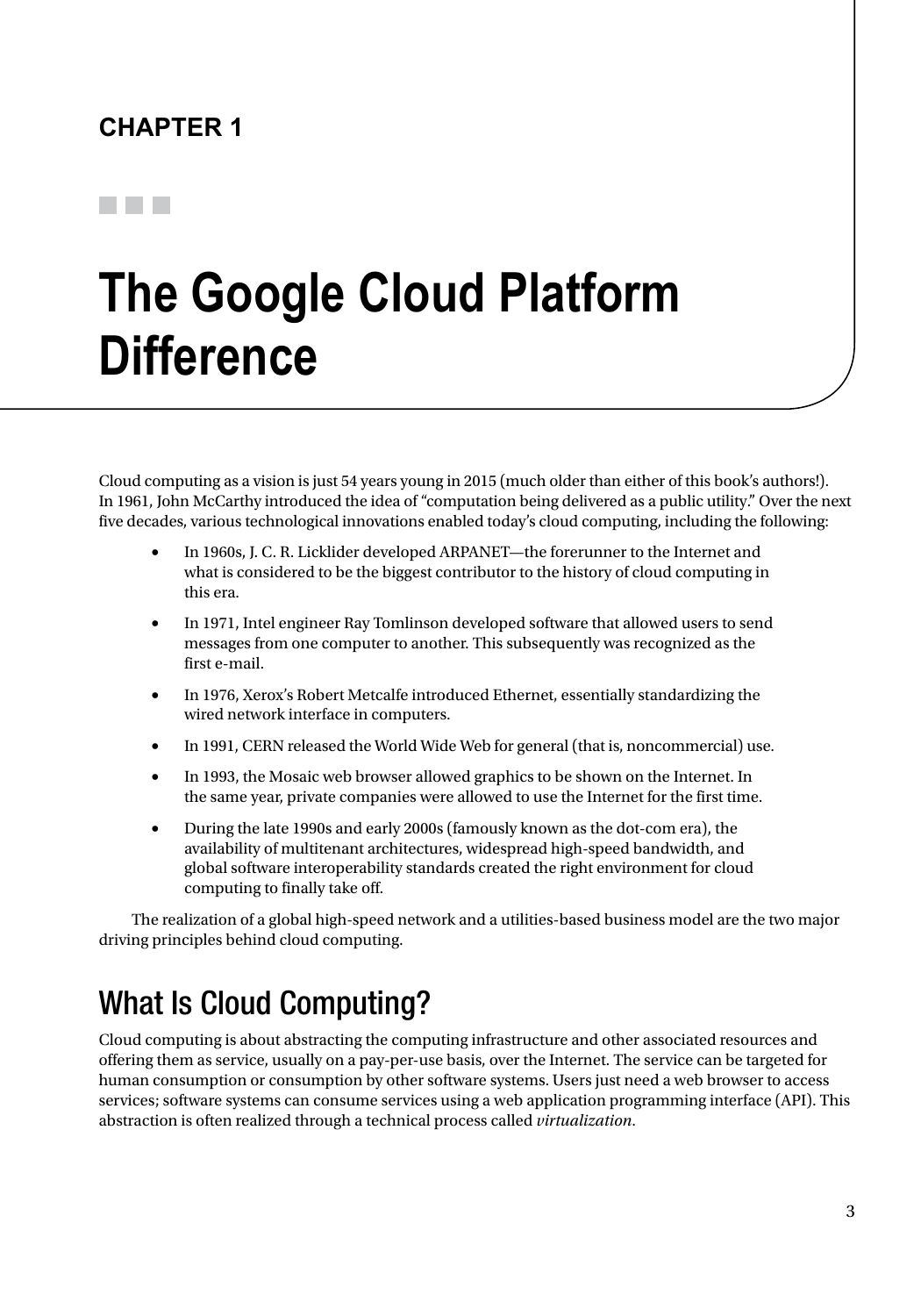#### **WHAT IS VIRTUALIZATION?**

Virtualization is a process through which a hardware resource (such as a server or network) is cloned as an in-memory resource and is used as the (virtual) foundation to support a software stack. Virtualization is not an entirely new concept; virtual memory, for example, is used extensively in modern operating system(s) for security, for process isolation, and to create an impression that more memory is available than is actually present. Virtualization also makes it easy to transfer a virtual resource to another system when the underlying hardware fails.

A good analogy to cloud computing is the electric grid that centralized the production, transmission, and distribution of electricity to consumers. Consumers simply plug in to the grid, consume power, and pay for what they use without worrying about the nitty-gritty details of how electricity is produced, transmitted, and distributed. (You may be interested to know that, before the electric grid was invented, each organization produced its own electricity. Obviously, this required a large capital expense and was affordable only for the elite and rich.)

Cloud technology standardizes and pools IT resources and automates many of the maintenance tasks done manually today. Cloud architectures facilitate elastic consumption, self-service, and pay-as-you-go pricing. *Cloud* in this context refers to cloud computing architecture, encompassing both public and private clouds. But the public cloud has its own distinct set of advantages, which are hard to replicate in a private setting. This chapter focuses on these from both technical and nontechnical perspectives.

### Technical Benefits of Using a Public Cloud

Several key performance benefits may motivate you to migrate to the public cloud. This section covers a few of these benefits.

#### Uptime

Most public cloud providers have redundancy built in as part of their system design. This extends from foundational utilities like electricity, Internet, and air conditioning to hardware, software, and networking. As a result, providers typically can offer uptime of 99.9% or more. This translates to expected downtime of just 8.76 hours per year  $\left(\frac{1}{3} \text{ day}\right)$ . All businesses can benefit from such high uptime for their IT infrastructure.

As independent businesses, public cloud service providers are able to provide legally binding servicelevel agreements (SLAs) that state the guaranteed uptime for their infrastructure and the penalties when those guarantees are not met. Such SLAs are not typically available from internal IT departments. The following URLs are for the SLAs of some of the popular cloud platform products covered in this book. In general, once a product is out of beta and into general availability (GA), the corresponding SLA should be available at [https://cloud.google.com/<product>/sla](https://cloud.google.com/%3Cproduct%3E/sla):

- <https://cloud.google.com/compute/sla>
- • <https://cloud.google.com/appengine/sla>
- • <https://cloud.google.com/sql/sla>
- <https://cloud.google.com/storage/sla>
- <https://cloud.google.com/datastore/sla>
- <https://cloud.google.com/bigquery/sla>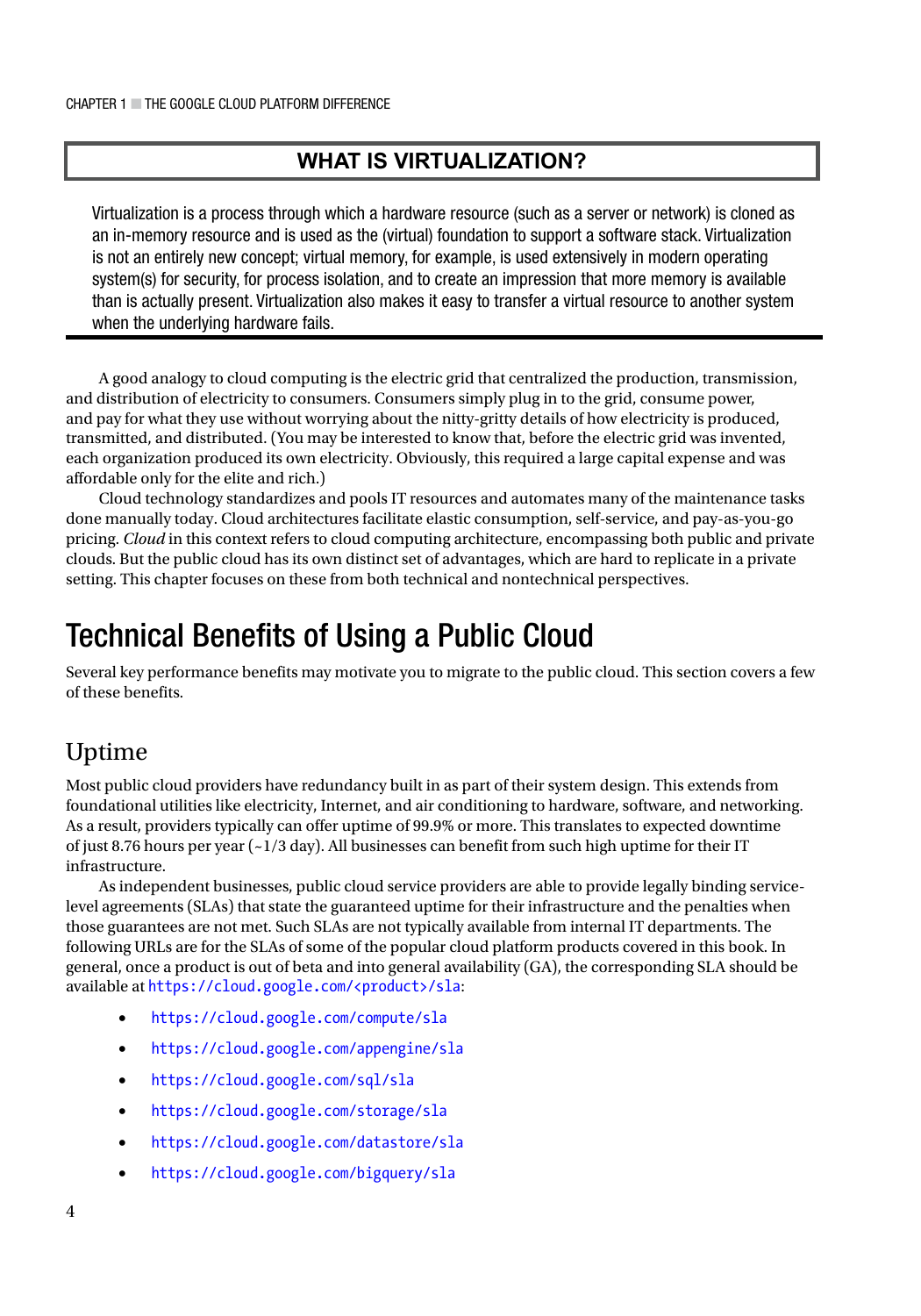#### Resource Utilization

Many organizational applications' resource needs vary by time. (Here, *resource* is a generic term and may refer to CPU, RAM, disk traffic, or network traffic.) As an example, an employee-facing app may be used more during the day and require more resources; it uses fewer resources at night due to reduced demand. This time-of-day variability leads to low overall resource usage in a traditional data-center setup. When you use a public cloud infrastructure, more resources can be (instantly) deployed when required and released when not needed, leading to cost savings.

Public cloud service providers have wide visibility on resource usage patterns across their customers and typically cluster them based on industry. Any application's resource usage may vary across individual system components; this is known as *multi-resource variability*. Resource usage patterns across industries are known as *industry-specific variability*.

Due to resource usage visibility, a public cloud service provider can reassign resources released by one customer to another customer, thereby keeping resource utilization high. If there is no demand for a particular resource, the provider may shut down the corresponding infrastructure to save operational costs. This way, the provider is able to handle applications whose resource needs are spiky in nature.

#### Expertise

Pubic cloud service providers have experienced system and network administrators along with 24×7 hardware maintenance personnel on site, owing to the tight SLAs they provide. By using a public cloud, companies can indirectly tap on this expert pool.

It would be challenging for a small or medium-size business to recruit, train, and maintain a top-notch team of domain experts, especially when deployment size is limited. Even larger companies are sometimes unable to match the deep expertise available at a public cloud service provider. For example, the well-known file-sharing company DropBox, which has millions of users, runs entirely on a public cloud.

### Economic Benefits of Using a Public Cloud

In addition to the technical benefits of using a public cloud, there are several economic advantages to doing so. This section discusses the economic benefits of deploying on a public cloud, based on typical business yardsticks.

### **TCO**

*Total cost of ownership (TCO)* refers to the total cost of acquiring, using, maintaining, and retiring a product. When you understand TCO, you will realize that many hidden costs usually are not accounted for. Specifically, TCO should include core costs such as the actual price of hardware/software and non-core costs such as time spent on pre-purchase research, operating costs including utilities, manpower, maintenance, and so on. Non-core costs typically are not included with traditional purchases and are bundled into administrative costs.

In the context of public cloud computing, TCO usually refers to software and/or hardware made available via lease. Interestingly, it avoids many non-core costs such as purchase-order processing, shipping, installation and so on.

#### Economies of Scale

Businesses (or customers) save more when they make a bulk purchase—the seller is willing to reduce its profit margin per unit for large sales. This is how big buyers, such as large companies, are able to get better deals compared to smaller companies in traditional transactions.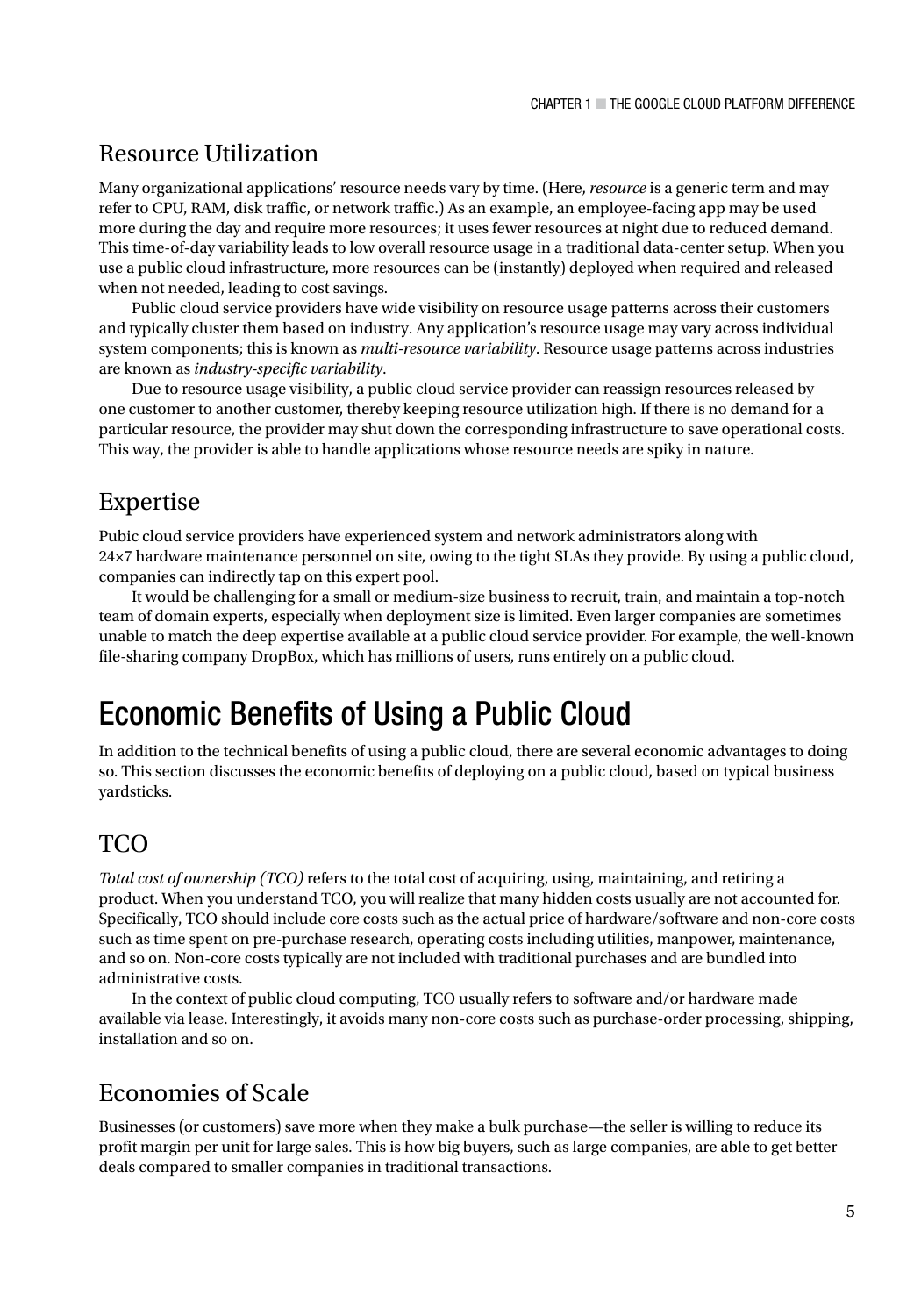In the case of a public cloud, the buyer is the public cloud service provider such a Google Cloud Platform or Amazon Web Services. The larger the public cloud service provider, the more hardware it is likely to purchase from OEMs and the lower the price per unit. Public cloud service providers typically pass some of these savings to their customers (similar to a cooperative society model). This practice puts individual developers and companies of all sizes on the same level playing field, because they get the same low pricing for hardware/software.

#### CapEx and OpEx

*Capital expenditures (CapEx)* and *operational expenditures (OpEx)* are linked and refer to expenses incurred at different points in a product's consumption lifecycle. CapEx usually refers to large upfront expenses incurred before commencing use of a product, such as building a data center or acquiring hardware such as servers and racks and procuring Internet connectivity. OpEx refers to the associated operational expenses after a product is purchased and during its lifetime, such as manpower, utilities, and maintenance. The traditional wisdom is that high CapEx leads to low OpEx, whereas low CapEx leads to higher OpEx. Largely due to economies of scale, a public cloud service consumer enjoys low CapEx and low OpEx while transferring the large CapEx to the public cloud service provider, essentially creating a new economic model.

#### ROI and Profit Margins

*Return on investment (ROI)* and *profit margins* are strongly linked to one another and are key selling points for adopting a public cloud. ROI refers to the financial gain (or return) on an investment, and the profit margin is the ratio of income to revenue. By using a public cloud, an organization reduces its expenditures, and thus its ROI and profit margins are higher. Such higher returns are more visible in small and mediumsized businesses that have relatively high CapEx (because of low purchase quantities) when starting up.

### Business Benefits of Using a Public Cloud

In addition to the technical and economic benefits, there are several business-process advantages to using a public cloud. This section describes a few of them.

#### Time to Market

Responsiveness is crucial in today's business environment. Business opportunities often arrive unannounced and are short-lived. Winners and losers are often determined by who is able to move faster and grab opportunities. Such opportunities typically require new/additional IT resources, such as computational power or bandwidth. A cloud service provider can provide these almost instantaneously. Hence, by using a public cloud, any business can reduce the time it takes to bring a product to market. In comparison, using the traditional route of building/acquiring infrastructure first, introducing a new product would require days if not weeks of onsite deployment.

Using a public cloud leads to reduced opportunity costs, increases agility, and makes it easy to respond to new opportunities and threats. The same quick response times also apply to shedding unneeded capacity. In summary, public cloud computing enables just-in-time procurement and usage for just as long as needed.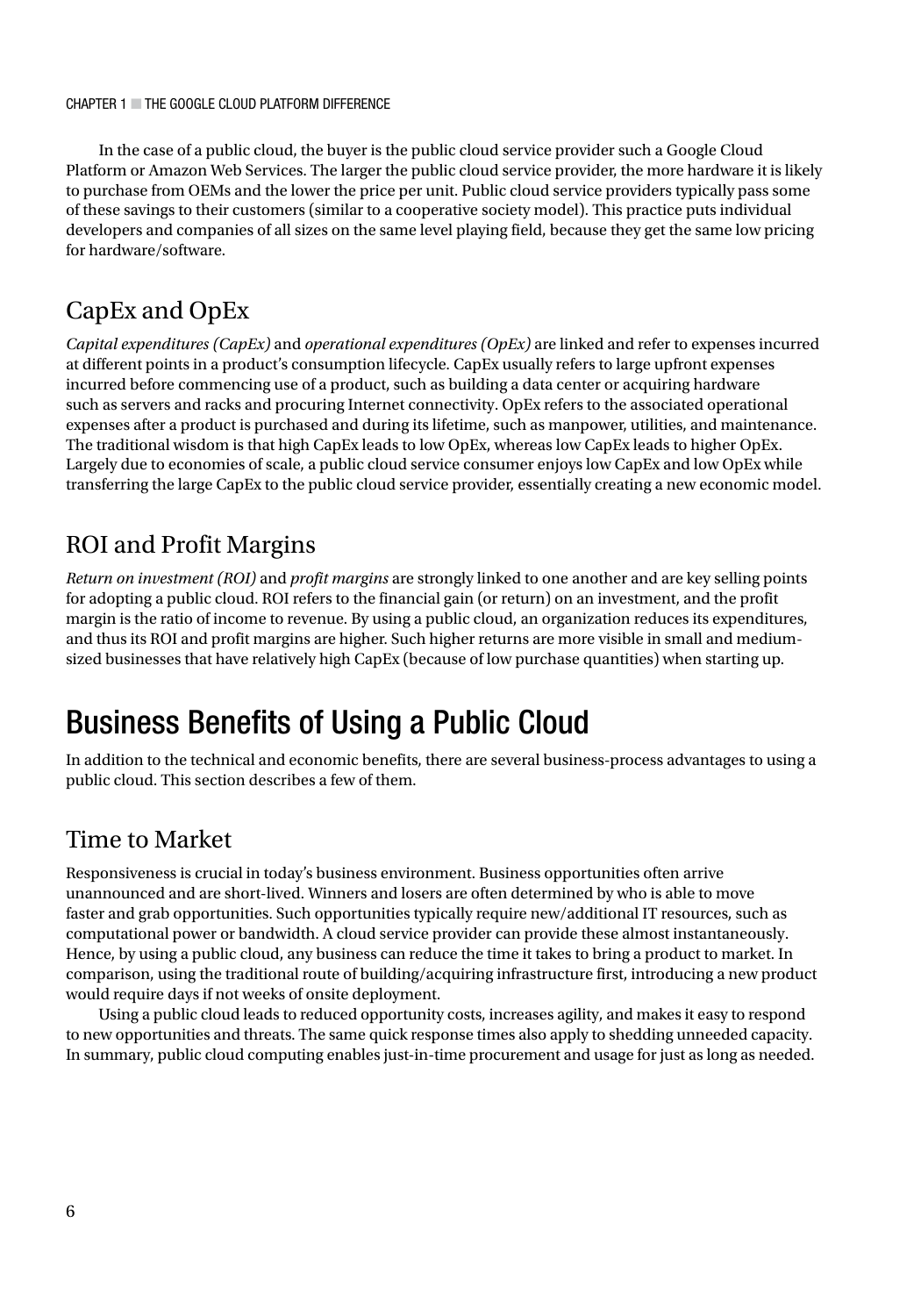#### Self-Service

One of the hallmarks of the public cloud is the easy-to-use, remotely accessible interface based on modern web standards. All large public cloud service providers offer at least three interfaces: a web-based, graphical, point-and-click dashboard; a console-based command-line tool; and APIs. These enable customers to deploy and terminate IT resources anytime. These facilities make it easy for customers to perform self-service and further reduce time to market. In a traditional setting, even if IT deployment is outsourced to a third party, there is usually a lot of paperwork to be done, such as a request for quotes, purchase orders, and invoice processing.

#### Pay per Use

One of the promises of a public cloud is no lock-in through contracts. *No lock-in* means no upfront fees, no contractual time period, no early termination penalty, and no disconnection fees. Customers can move to another public cloud provider or simply take things onsite.

Google Cloud Platform adopts this definition and charges no upfront fees, has no contractual time period, and certainly charges no termination/disconnection fees. But Amazon Web Services offers a contract-like reservation plan that requires an initial payment to reserve resources and have lower usage costs during the reservation period. The downside of this reservation plan is that the promised savings are realized only if the same resource type is used nonstop the entire time.

The pay-per-use business model of a public cloud allows a user to pay the same for 1 machine running for 1,000 hours as they would for 1,000 machines running for 1 hour. Today, a user would likely wait 1,000 hours or abandon the project. In a public cloud, there is virtually no additional cost to choosing 1,000 machines and accelerating the user's processes.

#### **WHAT IS SCALABILITY?**

*Scalability* is a process through which an existing resource can be expanded on an on-demand basis either vertically or horizontally. An example of vertical scalability would be to upgrade a server's RAM from 2GB to 4GB, whereas horizontal scalability would add a second server with 2GB RAM. Scalability can be automatic or manual, but the end user should be able to update resources on an on-demand basis using either a web-based dashboard or an API.

### Uncertain Growth Patterns

All organizations wish for exponential growth, but they can't commit sufficient IT infrastructure because they are not certain about the future. In a traditional setup, such scenarios result in unused capacity when growth is less than predicted or result in unhappy customers when the installed capacity is not able to handle additional load. Arbitrary loads are best handled by using public cloud deployments.

## Why Google Cloud Platform?

Google Cloud Platform is built on the same world-class infrastructure that Google designed, assembled, and uses for corporate products like Google search, which delivers billions of search results in milliseconds. Google has also one of the largest, most geographically widespread, most advanced computer networks in the world. Google's backbone network comprises thousands of miles of fiber-optic cable, uses advanced software-defined networking, and is coupled with edge-caching services to deliver fast, consistent, scalable performance. Google is also one of the few companies to own a private fiber-optic cable under the Pacific Ocean.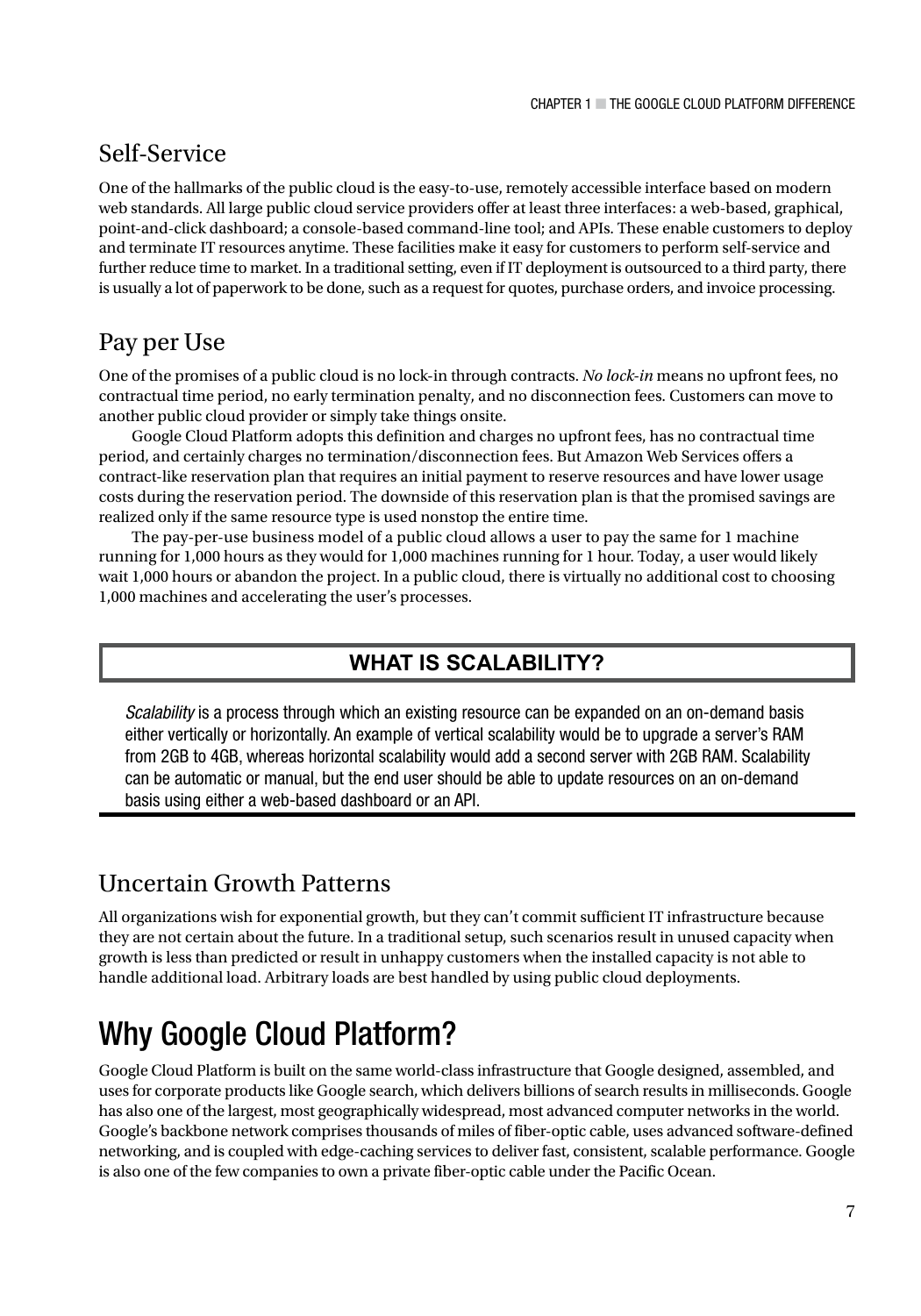Google Cloud Platform empowers software application developers to build, test, deploy, and monitor applications using Google's highly scalable and reliable infrastructure. In addition, it enables system administrators to focus on the software stack while allowing them to outsource the challenging work of hardware assembly, maintenance, and technology refreshes to experts at Google.

#### Hardware Innovations

Whereas a typical cloud service provider's strategy is wholesale-to-retail using standard hardware and software components, Google's approach has been to innovate at every level: hardware, networking, utilities, and software. This is evident from the multitude and variety of innovations that Google has introduced over the years. Needless to say, Google Cloud Platform benefits from all these innovations and thus differentiates itself from the competition:

- *Highly efficient servers:* In 2001, Google designed energy-efficient servers using two broad approaches: it removed unnecessary components like video cards, peripheral connections, and casing; and it used energy-efficient power supplies (that do AC-to-DC conversion) and power regulators (DC-to-DC conversion) and backup batteries on server racks.
- • *Energy-efficient data centers:* In 2003, Google designed portable data centers using shipping containers that held both servers and cooling equipment. This modular approach produced better energy efficiency compared to traditional data centers at the time. Since 2006, Google has achieved the same efficiency using alternate construction methods.
- *Carbon neutrality:* In 2007, Google became a carbon-neutral Internet company, and it remains so today. Its data centers typically use 50% less energy compared to traditional data centers.
- Industry-leading efficiency: The cost of electricity is rapidly increasing and has become the largest element of TCO (currently 15%–20%). Power usage effectiveness (PUE) tends to be significantly lower in large facilities than in smaller ones. Google's data centers have very low PUE: it was 1.23 (23% overhead) in Q3 2008 and came down to 1.12 (12% overhead) in Q4 2014. This is significantly lower than the industry average of 1.7 (70% overhead).

All of these hardware innovations result in lower operational costs for Google, and the difference is passed to Google Cloud Platform users. This means customers save on costs.

#### Software Innovations

Infrastructure innovation is not just about hardware. Google has also led the industry with innovations in software infrastructure:

- Google File System: In 2002, Google created the Google File System (GFS), a proprietary distributed file system designed to provide efficient, reliable access to data using a large cluster of commodity hardware.
- MapReduce: In 2004, Google shared the MapReduce programming model that simplifies data processing on large clusters. The Apache Hadoop project is an open source implementation of the MapReduce algorithm that was subsequently created by the community.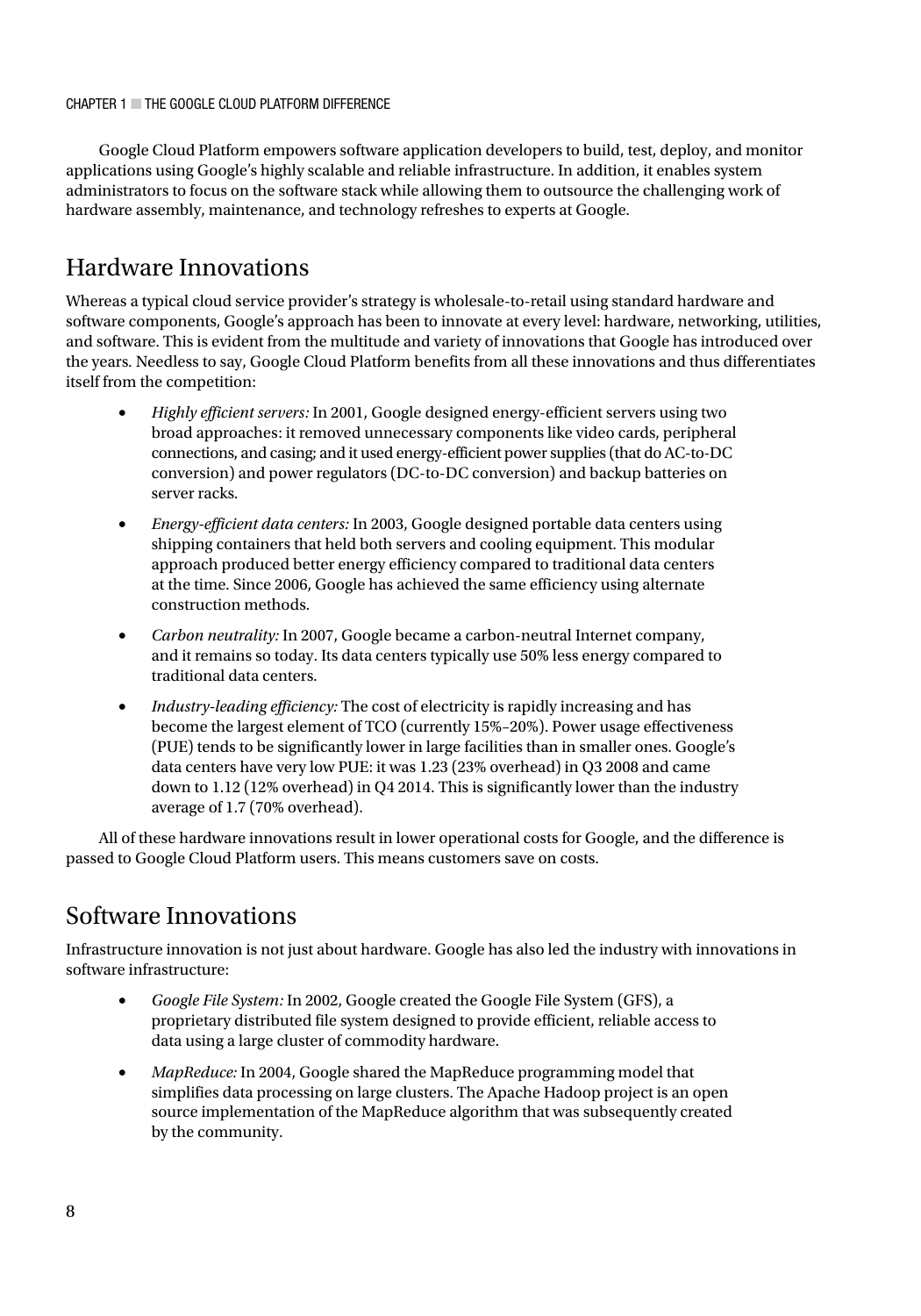- • *BigTable:* In 2006, Google introduced the BigTable distributed storage system for structured data. BigTable scales across thousands of commodity servers and is used by several Google applications.
- • *Dremel:* In 2008, Google shared the details of a system called Dremel that has been in production since 2006. Dremel is a scalable, interactive, ad hoc query system for analyzing read-only nested data that is petabytes in size. Dremel combines multilevel execution trees, uses a columnar data layout, and is capable of running aggregation queries over trillion-row tables in seconds. Dremel is the backend of Google BigQuery.
- • *Pregel:* In 2009, Google created a system for large-scale graph processing. The principles of the system are useful for processing large-scale graphs on a cluster of commodity hardware. Examples include web graphs, among other things.
- FlumeJava: In 2010, Google introduced FlumeJava. FlumeJava is a pure Java library that provides a few simple abstractions for programming data-parallel computations. These abstractions are higher-level than those provided by MapReduce and provide better support for pipelines. FlumeJava makes it easy to develop, test, and run efficient data-parallel pipelines of MapReduce computations.
- • *Colossus:* In 2010, Google created the successor to GFS. Details about Colossus are slim, except that it provides a significant performance improvement over GFS. New products like Spanner use Colossus.
- *Megastore:* In 2011, Google shared the details of Megastore, a storage system developed to meet the requirements of today's interactive online services. Megastore blends the scalability of a NoSQL datastore with the convenience of a traditional RDBMS in a novel way, and provides both strong consistency guarantees and high availability. Megastore provides fully serializable ACID semantics within fine-grained data partitions. This partitioning allows Megastore to synchronously replicate each write across a wide area network with reasonable latency and support seamless failover between datacenters.
- • *Spanner:* In 2012, Google announced this distributed database technology. Spanner is designed to seamlessly operate across hundreds of datacenters, millions of machines, and trillions of rows of information.
- • *Omega:* In 2013, Google introduced Omega—a flexible, scalable scheduler for largescale compute clusters. Google wanted to move away from current schedulers, which are monolithic by design and limit new features. Omega increases efficiency and utilization of Google's compute clusters.
- • *Millwheel:* In 2014, Google introduced Millwheel, a framework for fault-tolerant stream processing at Internet scale. Millwheel is used as a platform to build lowlatency data-processing applications within Google.

All of these innovations are used to make Google Cloud Platform products, just as they are used to build Google's internal products. By using Google Cloud Platform, customers get faster access to Google innovations, thereby distinguishing the effectiveness of applications hosted on Google Cloud Platform.

Figure [1-1](#page-7-0) shows a few important innovations from the above list to help visualize the continuous innovations by Google.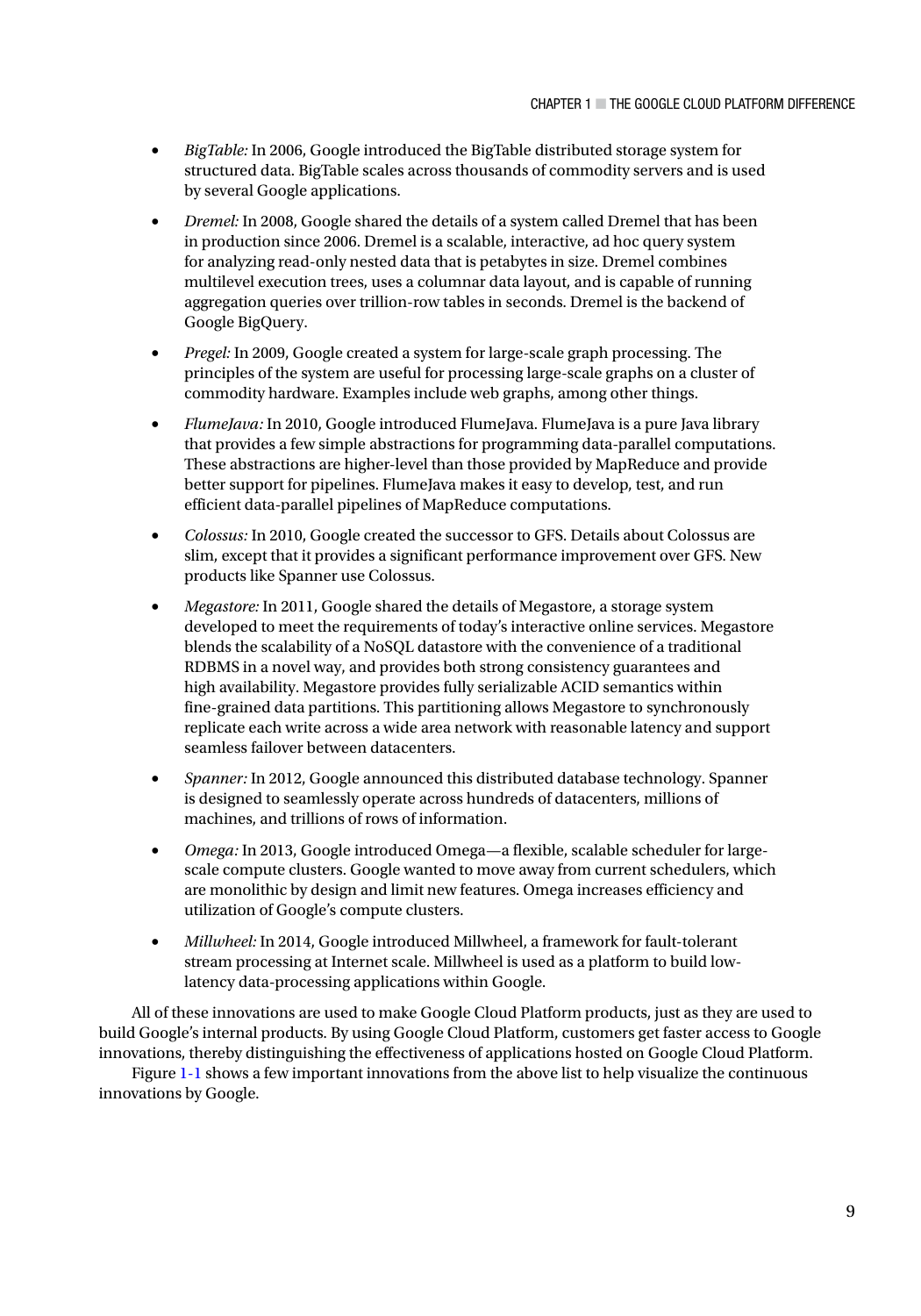#### Chapter 1 ■ The Google Cloud Platform Difference

<span id="page-7-0"></span>

*Figure 1-1. Google's software innovations that are actively used in Google Cloud Platform*

#### Economic Innovations

In addition to making technical and infrastructure innovations, Google has also taken a fresh look at how to charge for cloud computing resources. Let's consider the economic innovations that Google has introduced in Google Cloud Platform, many of which benefit cloud platform users.

Typical public cloud providers, in particular Amazon Web Services, provide two types of pricing options for products: *on-demand* and *reserved* pricing. The guiding principle behind these two types of pricing options is to secure longer-term commitments from users. In the on-demand pricing model, the customer is free to use the resource for as long as needed and is free to leave anytime. There is no time contract or penalty for termination; this is typical of cloud hosting. In the reserved price model, the customer is required to pay a nonrefundable upfront fee and select the type of resource. As a result, the customer enjoys lower hosting charges for the specified time period.

There are several shortcomings in the reserved pricing model. First, because lower pricing is tied to the resource type, if the customer decides to switch resource types (say, due to different traffic patterns than expected), they are thrown back to the higher pricing model. Second, the upfront fees are time bound and not based on the number of hours of usage. Third, the upfront fees are not refundable if the customer decides to terminate early. In essence, the onus of choosing the right resource type and time duration is with the customer; there is no reconciliation if the actual workload is different from the expected workload.

Google's approach is that customers should be want to host on Google Cloud Platform due to its meritocracy and technical superiority. They should be able to leave anytime and not be tied through contract-like approaches. They should also be able to switch resource types anytime, as their needs change. Finally, while customers are hosting on Google Cloud Platform, they should enjoy the best pricing, on par with the industry.

To realize these objectives, Google has created a new type of pricing model called a *sustained-use discount*. Under this model, Google Cloud Platform automatically applies discounts to resources that run for a significant time. The discount is based on the cumulative amount of time a resource of a particular type is up rather than being tied to a single instance. This means two instances of equivalent specs running simultaneously or concurrently are given the same discount as long as the cumulative hosting period is above a threshold. Sustained-use discounts combined with per-minute billing ensure that customers get the best deal. The following list shows the sustained-use discounts as of this writing (March 2015):

- 0%–25%: 100% of base rate
- • *25%–50%:* 80% of base rate
- 50%-75%: 60% of base rate
- • *75%–100%:* 40% of base rate

Google has ventured to decipher the sometimes-complex world of cloud pricing by explaining how to calculate the cost of a cloud deployment. See the following post in the official Google cloud platform blog for details: <http://googlecloudplatform.blogspot.sg/2015/01/understanding-cloud-pricing.html>.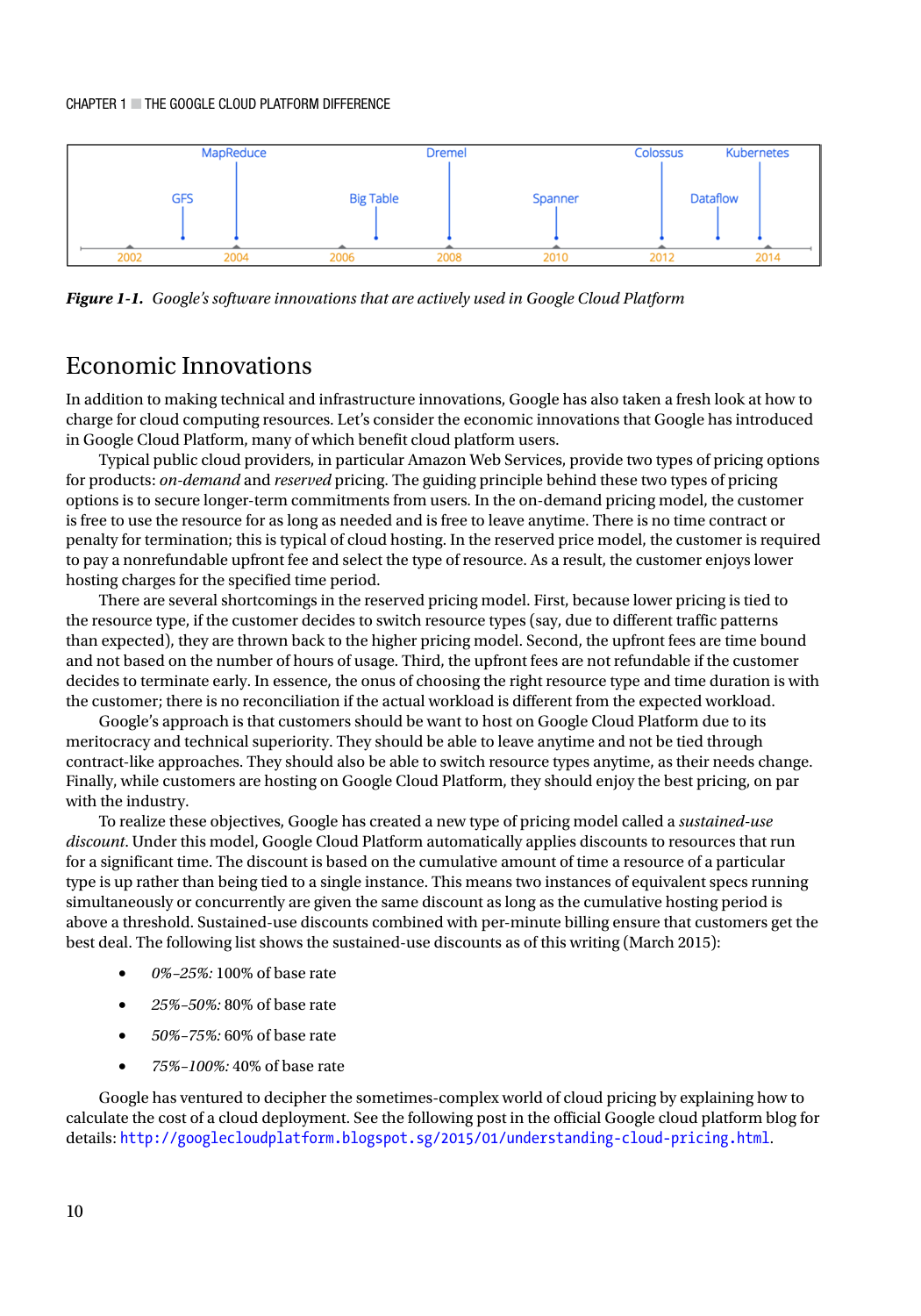## A Quick Comparison to AWS

This section highlights a few select features of Google Cloud Platform and how they compare with the incumbent public cloud provider, Amazon Web Services:

Google Compute Engine, the Internet-as-a-service (IaaS) product from Google Cloud Platform, adopts a per-minute charging model except for the initial minimum 10-minute tier. On the other hand, AWS charges on an hourly-basis.

Let's consider two example use cases. First, if you use an instance for 11 minutes, you pay for 11 minutes in Google Cloud Platform, but you pay for 60 minutes with Amazon Web Services. Second, if you use an instance for 1 minute, you pay for 10 minutes in Google Cloud Platform or 60 minutes in Amazon Web Services. In either case, you can see that Google Cloud Platform is cheaper than Amazon Web Services.

• Google Compute Engine is better suited to handle traffic spikes. This is because the Compute Engine load balancers don't require pre-warming, unlike AWS load balancers. In addition, pre-warming AWS load balancer requires customers to subscribe to AWS support. Compute Engine load balancers are able to scale instantly when they notice a sudden traffic spike.

In 2013, Google demonstrated that its load balancers could serve 1 million requests per second on a sustained basis and within 5 seconds after setup. You are advised to read the full article at [http://googlecloudplatform.blogspot.in/2013/11/](http://googlecloudplatform.blogspot.in/2013/11/compute-engine-load-balancing-hits-1-million-requests-per-second.html) [compute-engine-load-balancing-hits-1-million-requests-per-second.html](http://googlecloudplatform.blogspot.in/2013/11/compute-engine-load-balancing-hits-1-million-requests-per-second.html).

- Compute Engine's persistent disks (PDs) support a larger disk size (currently 10TB) compared with AWS. In addition, Google includes the I/O costs in the cost of the PD, thereby giving customers predictable costing. In the case of AWS, the cost of I/O is separate from the cost of the raw disk space. Moreover, other nice features include the ability to mount a PD to multiple VMs as read-only or a single VM in read-write mode.
- • Compute instances are hosted as virtual machines in IaaS. Periodically, the IaaS service provider needs to do maintenance (host OS or hardware) on the platform. The hardware may also fail occasionally. In such cases, it is desirable to have the VM automatically migrate to another physical host. Compute Engine can do live migration.
- Google App Engine, the platform-as-a-service (PaaS) product from Google Cloud Platform, is in our view a pure PaaS product when compared with Beanstalk from Amazon Web Services. This is because Beanstalk is a management layer built on top of AWS EC2. The implication of this design choice is that Beanstalk needs to have at least one EC2 instance up all the time, which adds to hosting costs. App Engine, on the other hand, charges only when there is traffic and includes a monthly free tier.
- BigQuery, the big-data analytics product from Google Cloud Platform, is an integrated and fully hosted platform that scales to thousands of nodes and charges only for space and computation time. In comparison, the AWS equivalent (Red Shift) requires users to configure the system and also charges by the hour rather than based on usage.
- Google data centers (that host Google Cloud Platform's regions and zones) are spread globally and interconnected by Google's private fiber network. This means network traffic between two cloud platform zones passes through a private network and not over the public Internet. As of today, AWS does not have such a private network.